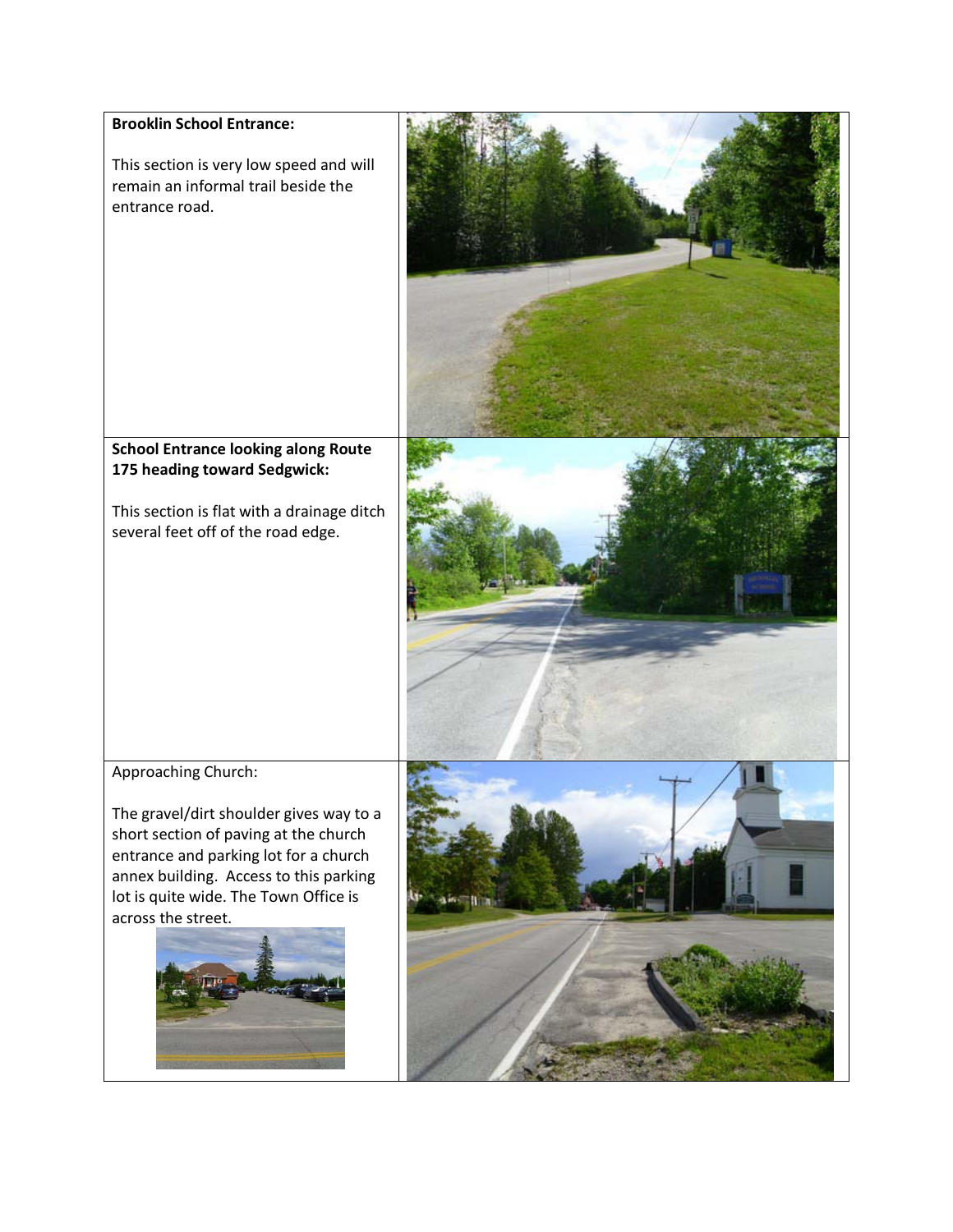## **From Church to Sealander Property**

The shoulder here is gravel and flat with a gentle swale to the right. The gravel area in the distance is a weekly farmers market on private property.





**Brooklin Library**

The gravel shoulder continues with the library on the right. Cars often park in this shoulder while using the library. Alternative access to parking is recommended.



**Naskeag Point Road**

Naskeag Point Road forms a Tintersection with Main Street. This is a wide open intersection with an open parking lot, store and gas station across from the library. The shoulder narrows.